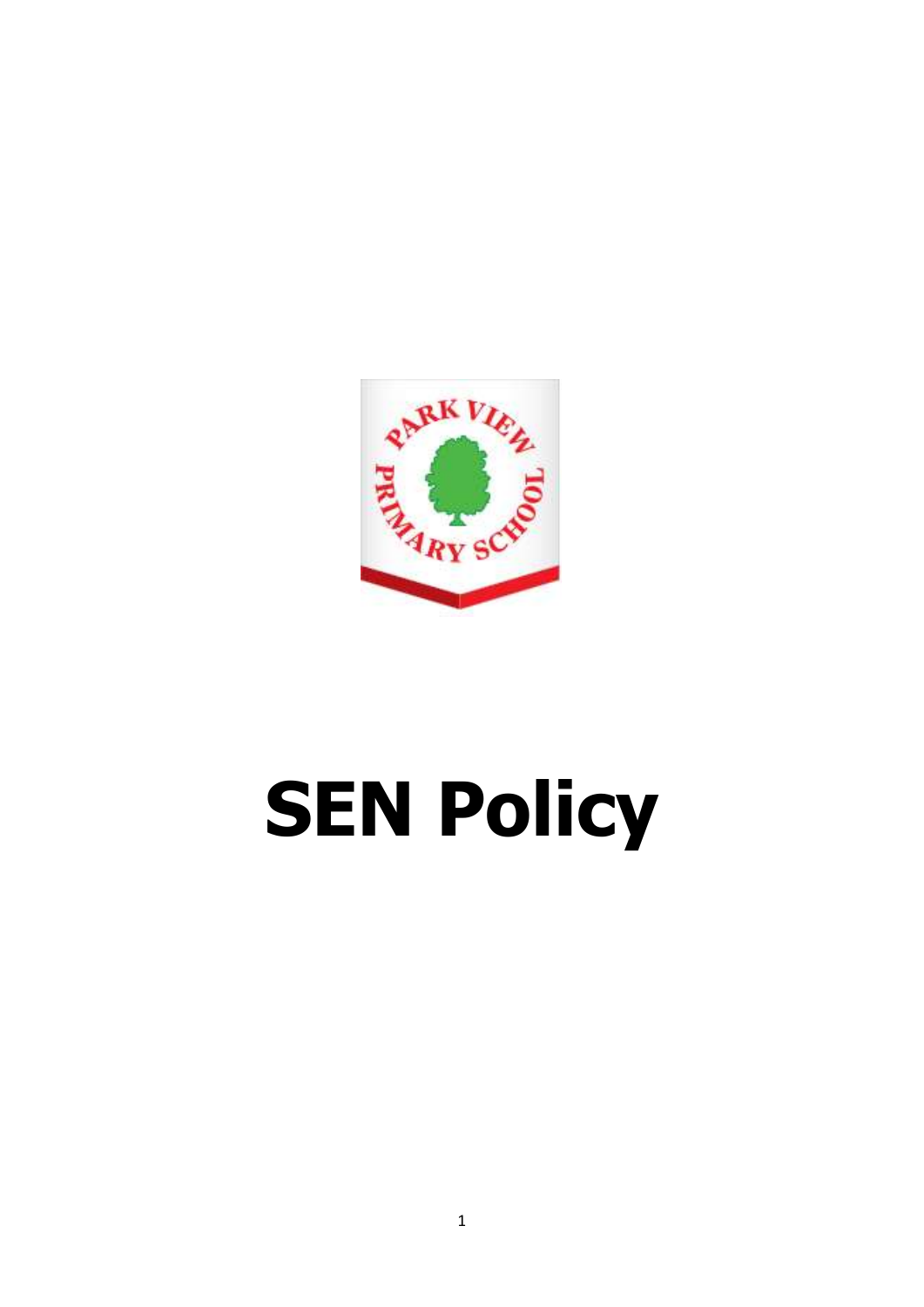# **Policy for Special Educational Needs**

At Park View Primary School we recognise that our children are at the centre of our work and that the school exists for them. All members of our school community will be respected, feel valued, and value others. With this in mind, we work hard to identify and remove all barriers that may impede our children in meeting their true potential and to create a culture that works to remove prejudices and increase understanding in relation to people with disabilities.

We recognise that the needs of our children are wide and varied. Some of our children may require extra help and support throughout their time in school, whilst others may need a little extra support for a short period to help to overcome more temporary difficulties. Person centred planning is at the heart of Special Educational Needs at Park View.

# **Our Mission**

- produce happy, confident, independent children who are well prepared for the future;
- motivate every child through a rich educational experience;
- recognise every child's worth and potential through all their achievements;
- ensure that parents, teachers and children are all part of our team and enjoy their time at our school;
- provide pastoral care, support and promote values which embrace our diverse community;
- have high academic and personal expectations for all our children;
- emphasise the importance of learning and understanding other cultures from an early age;
- ensure that our highly motivated team are open to learning through continuous professional development;
- establish a courteous, caring and self-disciplined community which embraces the principal that every child matters.

## **Policy Development**

This policy complies with the statutory requirement laid out in the SEND Code of Practice  $0-25$ (2015) and has been written with reference to the following guidance and documents:

- Equality Act 2010: advice for schools (2014)
- SEND Code of Practice 0 25 (2015)
- School SEN Information Report regulations (2014)
- Statutory guidance on supporting pupils at school with medical conditions (2015)
- The National Curriculum in England Key Stage 1 and 2 framework document (2013)
- Safeguarding policy
- Accessibility policy and plan
- Teachers Standards (2013).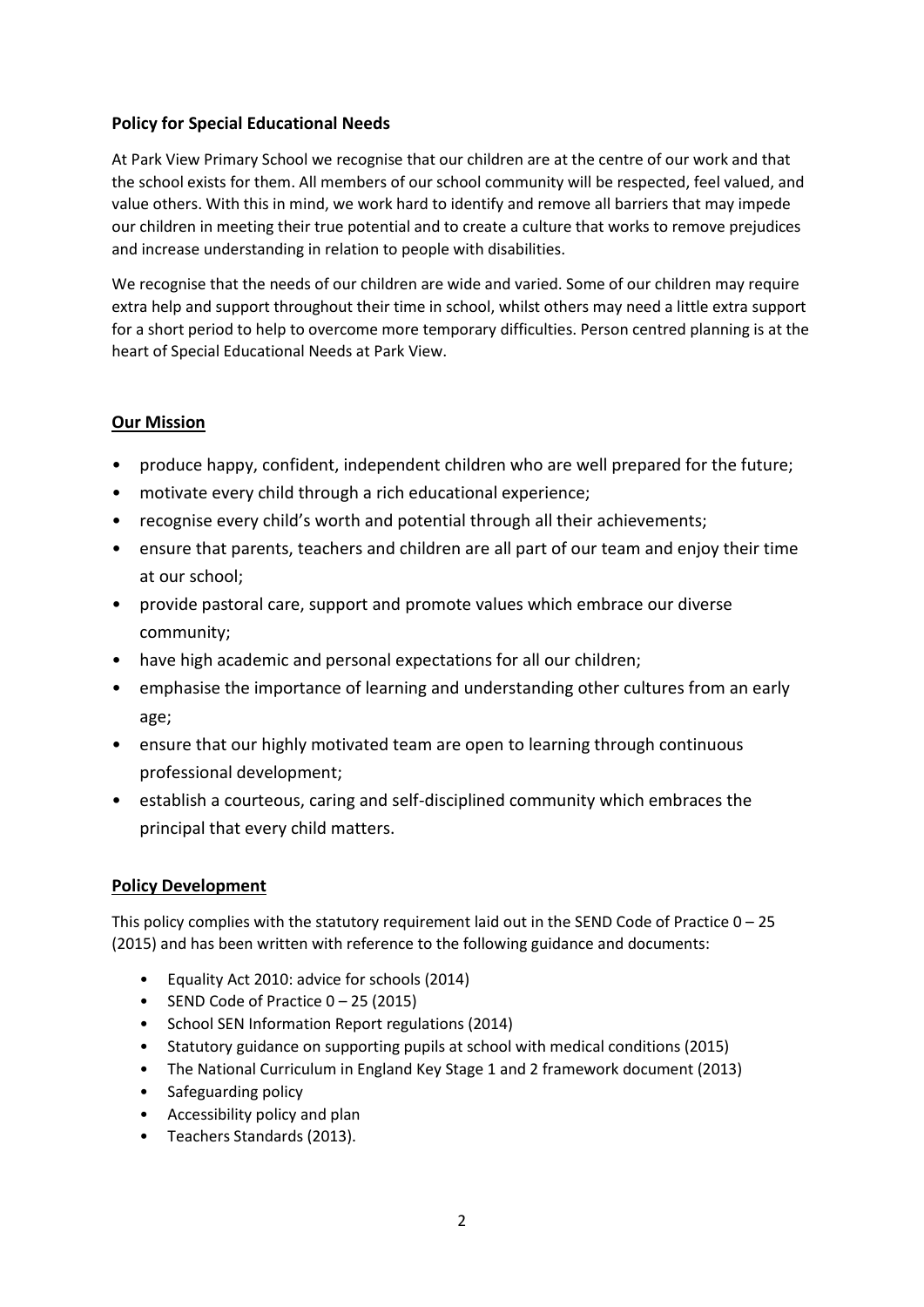# **Rationale**

At Park View Primary School, we believe that **every** teacher is a teacher of **every** child including those with special educational needs and disabilities. We endeavour to meet the needs of all children as effectively as possible, whilst providing a caring, happy and secure environment where each child's true potential can be fulfilled. We work with "the whole child" by giving consideration to the child's academic, physical, emotional and social needs.

We are committed to narrowing the attainment gap between SEND and non-SEND children where appropriate, ensuring they meet their personalised targets. This will include the provision of learning interventions developed on an individual needs basis and focusing on achievable outcomes. We carefully monitor progress and work in partnership with parents and outside agencies to ensure we raise the level of achievement of all our children. We are committed to creating opportunities to enable all of our children to succeed. This is achieved by promoting positive feelings of self-worth, high esteem, confidence and mutual respect. We are committed to an inclusive practice to ensure that all of our children can work happily and cooperatively alongside each other.

Decisions on the admission of pupils with an Education Health Care Plan (EHCP) are made by the Local Authority, in consultation with the school. The admission arrangements for pupils without an EHCP do not discriminate against or disadvantage disabled children or those with special educational needs and will follow the usual school admissions procedures.

At Park View Primary School **every** child is equal, valued and unique. We provide an environment where all children feel safe and can reach their full potential.

## **Aims**

*"The purpose of education for all children is the same; the goals are the same. But the help that individual children need in progressing towards them will be different. Whereas, for some, the road they have to travel towards the goal is smooth and easy, for others it is fraught with obstacles."*

*The Warnock Report, 1978*

At Park View Primary School our aims are:

• To create an environment that meets the special educational needs of each child in order that they can achieve their learning potential and engage in activities alongside pupils who do not have SEN

• To provide all children with a broad, balanced and differentiated curriculum to meet their individual needs

- To encourage every child to reach their full potential in all areas of school life
- To identify those children with difficulties and provide appropriate support

Our SEND Policy aims to:

• Set out how our school will support and make provision for pupils with special educational needs and disabilities (SEND)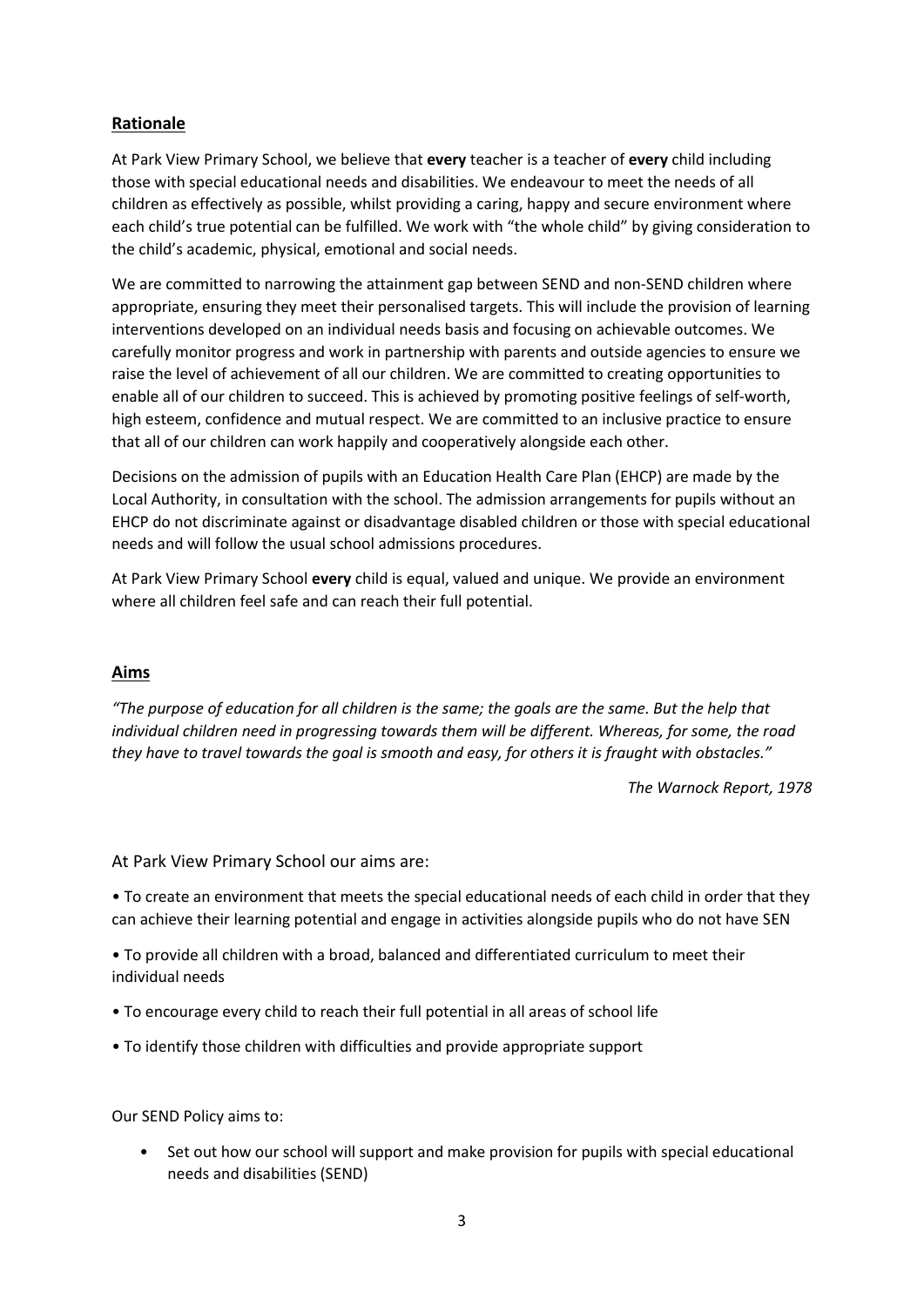- Explain the roles and responsibilities of everyone involved in providing for pupils with SEND
- Provide good quality and regular training for staff in relevant areas of SEN
- Evaluate the impact of staff training and provision / intervention programs
- Raise the aspirations of, expectations for and achievements of all pupils with SEND
- Identify, as early as possible, and provide for all pupils who have special educational needs and additional needs
- Achieve maximum inclusion of all children whilst meeting their individual needs
- Regularly track the progress of children with SEN through school tracking systems, review meetings, lesson observations, provision maps and IEPs
- Operate a "whole pupil, whole school" approach to the management and provision of support for special educational needs
- Work within the guidance provided in the SEND Code of Practice (2015)
- To ensure that all children have a full access to the school curriculum through provision of differentiated learning opportunities for all the children within the school and provide materials appropriate to children's interests and abilities
- Develop good relationships with parents / carers to ensure pupils with SEND are supported well both at home and at school
- Work effectively with a range of other external agencies
- Make good links with other mainstream primary schools, secondary schools, and special schools.

# **Definitions**

## **Definition of Special Educational Needs and Disability (SEND)**

Park View Primary School acknowledges that the central issue of the policy for Special Educational Needs and Disabilities is that of raising achievement for all. In addressing curricular provision for children the school recognises that, as stated in the Warnock Report:

*"The purpose of education for all children is the same; the goals are the same. But the help that individual children need in progressing towards them will be different."*

*The Warnock Report, 1978*

For the purposes of this policy we have used the term Special Educational Needs and Disabilities as defined by the Special Educational Needs and Disability Code of Practice: 0-25, implemented in September 2014.

A child or young person has SEND if they have a learning difficulty or disability which calls for special educational provision to be made for him or her. (Code of Practice DFE, 2014)

A child of compulsory school age has a learning difficulty or disability if he or she:

- a) has a significantly greater difficulty in learning than the majority of pupils of the same age; or
- b) has a disability which prevents or hinders him or her from making use of facilities of a kind generally provided for others of the same age in mainstream schools.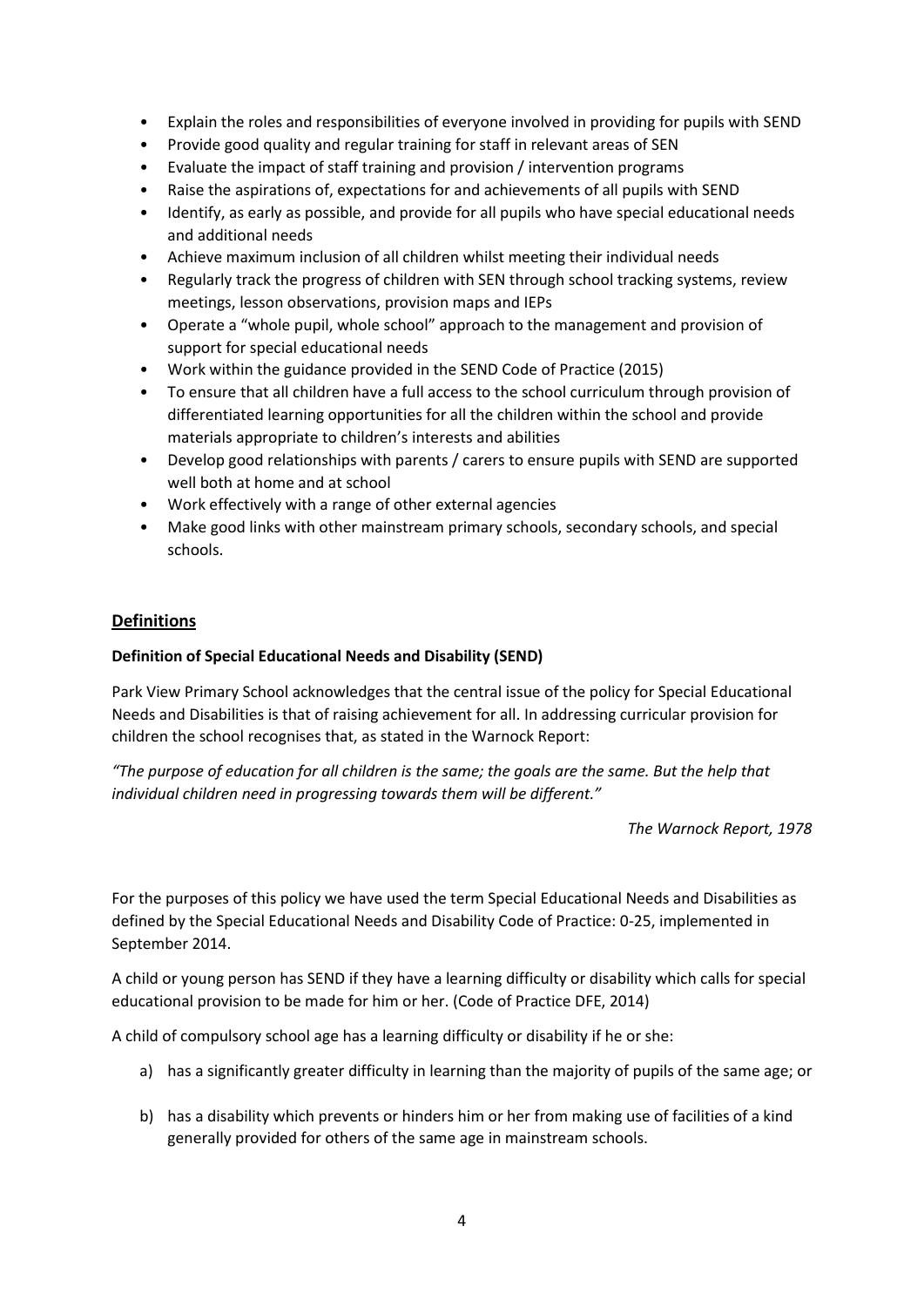Special educational provision which meets the needs of children and young people with SEND includes:

• High quality teaching that is differentiated and personalised to meet the individual needs of the majority of children and young people

Some children and young people need educational provision that is additional to or different from this. This is special provision under Section 21 of the Children and Families Act 2014.

## **Identifying Special Educational Needs and Disabilities**

**The SEND Code of Practice 2014 suggests that pupils are only identified as having SEND if they do not make adequate progress once they have had all the intervention or adjustments and good quality personalised teaching.**

The **Special Educational Needs and Disability Code of Practice: 0 to 25 Years** identifies four broad areas of Special Educational Needs:

- Communication and Interaction.
- Cognition and Learning.
- Social, Emotional and Mental Health Difficulties.
- Sensory and / or Physical Needs.

These four broad areas give an overview of the range of needs that should be planned for. The purpose of identification is to work out what action the school needs to take, not to fit a pupil into a category. In practice, individual children or young people often have needs that cut across all these areas and their needs may change over time. For instance, speech, language and communication needs can also be a feature of a number of other areas of SEND, and children and young people with an Autistic Spectrum Disorder (ASD) may have needs across all areas, including particular sensory requirements. A detailed assessment of need should ensure that the full range of an individual's needs is identified, not simply the primary need. The support provided to an individual should always be based on a full understanding of their particular strengths and needs and seek to address them all using well- evidenced interventions targeted at their areas of difficulty and, where necessary, specialist equipment or software.

Teachers are responsible and accountable for the progress and development of the pupils in their class, including where pupils access support from teaching assistants or specialist staff. High quality teaching, differentiated for individual pupils, is the first step in responding to pupils who have or may have SEN. All pupils should have access to a broad and balanced curriculum. The National Curriculum Inclusion Statement states that:

*"Teachers should set high expectations for every pupil, whatever their prior attainment. Teachers should use appropriate assessment to set targets which are deliberately ambitious. Potential areas of difficulty should be identified and addressed at the outset. Lessons should be planned to address potential areas of difficulty and to remove barriers to pupil achievement. In many cases, such planning will mean that pupils with SEN and disabilities will be able to study the full national curriculum."*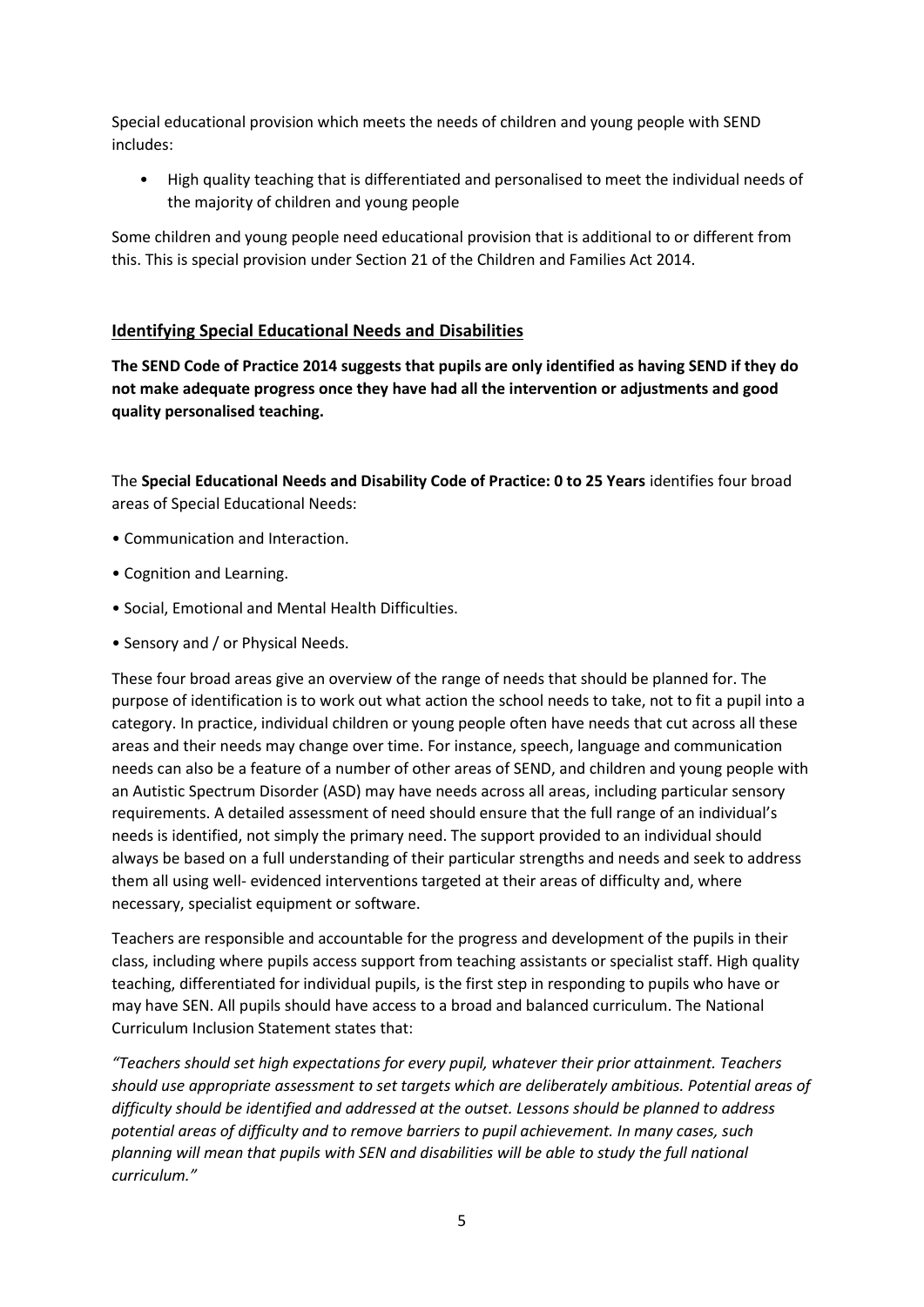## *Special Education Needs and Disability Code of Practice: 0 to 25 years, 2014*

At Park View Primary School, we identify the needs of pupils by considering the needs of the whole child. If a child is underachieving they will not necessarily have a special educational need. It is our responsibility to identify this quickly and to ensure that appropriate interventions are put in place to help these pupils to make the progress of which they are capable through liaison with the class teacher. We recognise that there are factors which may impact on progress and attainment other than SEND, these may include issues in relation to:

- Attendance and punctuality
- Health and Welfare
- English as an Additional Language
- Being in receipt of Pupil Premium Grant
- Being a Looked After Child
- Being a child of active Serviceman/woman
- Being a member of a Travelling community

At Park View Primary School, we recognise that pupil's individual circumstances can affect whether or not they need additional educational support and whether or not they, at a certain point in time, have a special educational need. As such, the SEND register is fluid and regularly reviewed and updated.

We recognise that early identification and intervention is paramount in responding to children who need additional help. Progress of all of our children is assessed on a regular basis throughout the year and regular meetings are held with class teachers and the senior leadership team (SLT) to discuss who may need extra support. Once this is identified, appropriate intervention is put in place. The child's response to these interventions will determine whether additional support is needed.

The overriding purpose of this early action is to help the pupil achieve the identified outcomes and remove any barriers to learning. In discussion with the parents, child and teaching staff, individual targets are set and a Learning Support Plan (LSP) or Pastoral Support Plan (PSP) may be written up by the class teacher. It may be discussed at this point whether consultation with outside agencies will provide a more specialised and targeted support for the child.

## **A Graduated Approach to SEND Support**

At Park View Primary School, we follow the Assess, Plan, Do, Review model set out in the SEND Code of Practice, 2014, and adopt a graduated approach to SEN Support.

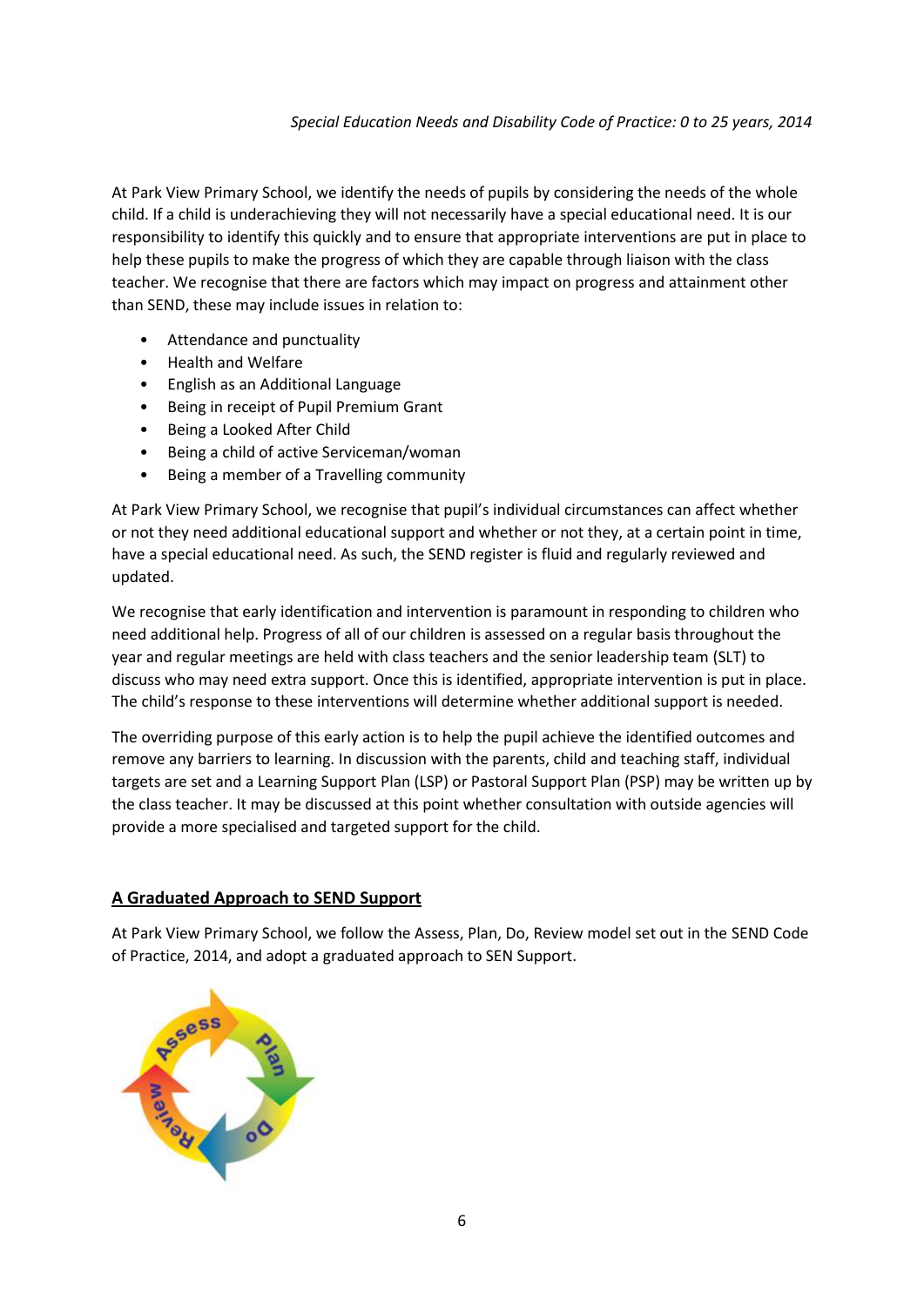The support provided consists of a four-part process:

- Assess
- Plan
- Do
- Review

This is an on-going cycle to enable the provision to be refined and revised as the understanding of the needs of the pupil grows. This cycle enables the identification of those interventions which are the most effective in supporting the pupil to achieve good progress and outcomes.

# **Assess**

This involves clearly analysing the pupil's needs using the class teacher's assessment and experience of working with the pupil, details of previous progress and attainment, comparisons with peers and national data, as well as the views and experience of parents. More detailed assessments may be administered, and where relevant, advice from external support services may be sought. Barriers to learning should be clearly identified at this stage.

# **Plan**

Planning will involve consultation between the teacher, teaching assistant (TA), Special Educational Needs Coordinator (SENCO), parents and, where appropriate, outside agencies, to plan the personalised learning, strategies and support required to overcome learning barriers. Clear, achievable targets will be set regarding the impact on progress, development and or behaviour that is expected and a clear date for review. Parental involvement will be sought to reinforce or contribute to progress at home.

All those working with the pupil, including support staff, will be informed of their individual needs, the support that is being provided, any particular teaching strategies/approaches that are being employed and the outcomes that are being sought.

# **Do**

The class teacher remains responsible for working with the child on a day-to-day basis. They will retain responsibility even where the personalised learning may involve group or one-to- one teaching away from the main class teacher.

They will work closely with TAs to plan and assess the impact of support and interventions and links with classroom teaching. The SENCO will provide strategic support during this stage.

## **Review**

Reviews of a child's progress will be made termly. The review process will evaluate the impact of the plan; it will also take account of the views of the pupil and parents. The class teacher, in conjunction with the SENCO will revise the type and level of support and, if necessary, the cycle will begin again.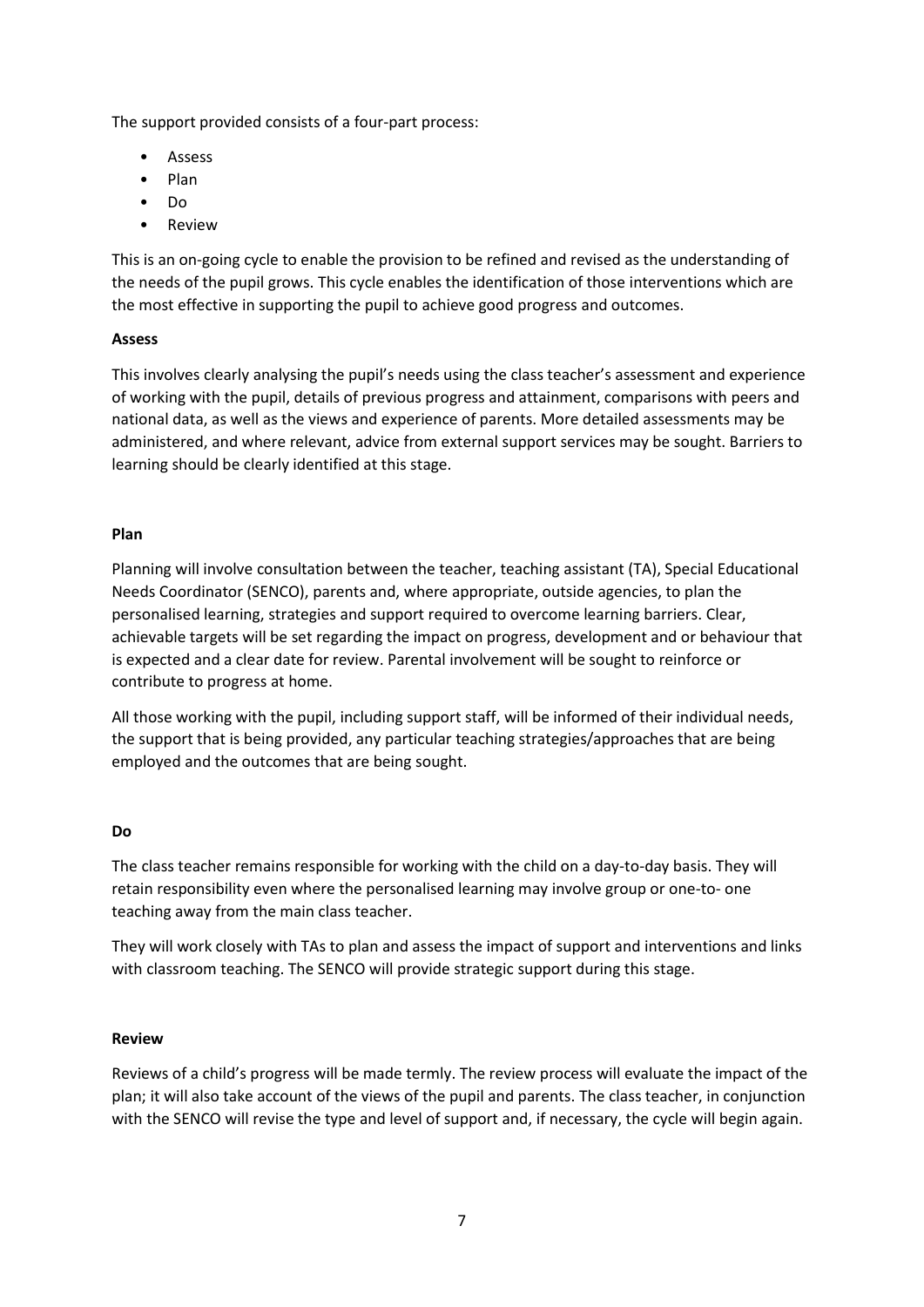Occasionally a pupil may need more expert support from an external agency. A referral will be made, with parental consent and forwarded to the most appropriate agency. After a series of assessments, a programme of support is usually provided to the school and home.

If a child's needs are complex or severe we may suggest that we ask the local authority for a statutory assessment which may lead to an Education and Health Care Plan (EHCP). This document will describe a child's SEND and the provision recommended. EHCPs can involve the Local Authority (LA) providing extra resources to help a child.

These could include extra funding to support the child in school, specialised equipment or attendance at a specialist school. This additional provision is reviewed annually or sooner if required and would include parents, class teacher, SENCO, and possibly other professionals.

All children at Park View Primary School have an entitlement to high quality everyday personalised teaching. This is teaching that is carefully planned and takes prior learning into account. Lessons have a clear structure and include learning objectives, which are shared and revisited during the lesson.

Teachers use lively, dynamic, interactive teaching methods that ensure high quality teaching and learning, taking different learning styles into account.

All teachers are responsible and accountable for the progress and development of all the pupils in their class, including where pupils access support from teaching assistants or specialist staff.

#### **Four Step Approach**

To enable all children to achieve their personal learning outcomes, Park View Primary School uses a four step approach when providing support. The identification of SEND is built into the overall approach to monitoring the progress and development of all pupils in school.

**Stage 1:** No additional support (Quality First Teaching)

**Stage 2:** Low level of additional support (Short term intervention)

**Stage 3:** High level of additional support (SEN Support)

**Stage 4:** Exceptional Support (EHCP)

#### **Stage 1**

No additional support (Quality First Teaching)

Where children achieve the learning outcomes appropriate to their age and ability, through Inclusive Quality First Teaching.

Park View Primary School recognises that there are a number of children who are achieving the learning outcomes appropriate for their age despite a disability or additional need. However, it is important that teachers and support staff are aware of this need in order to provide the appropriate support. These children are known as Stage 1.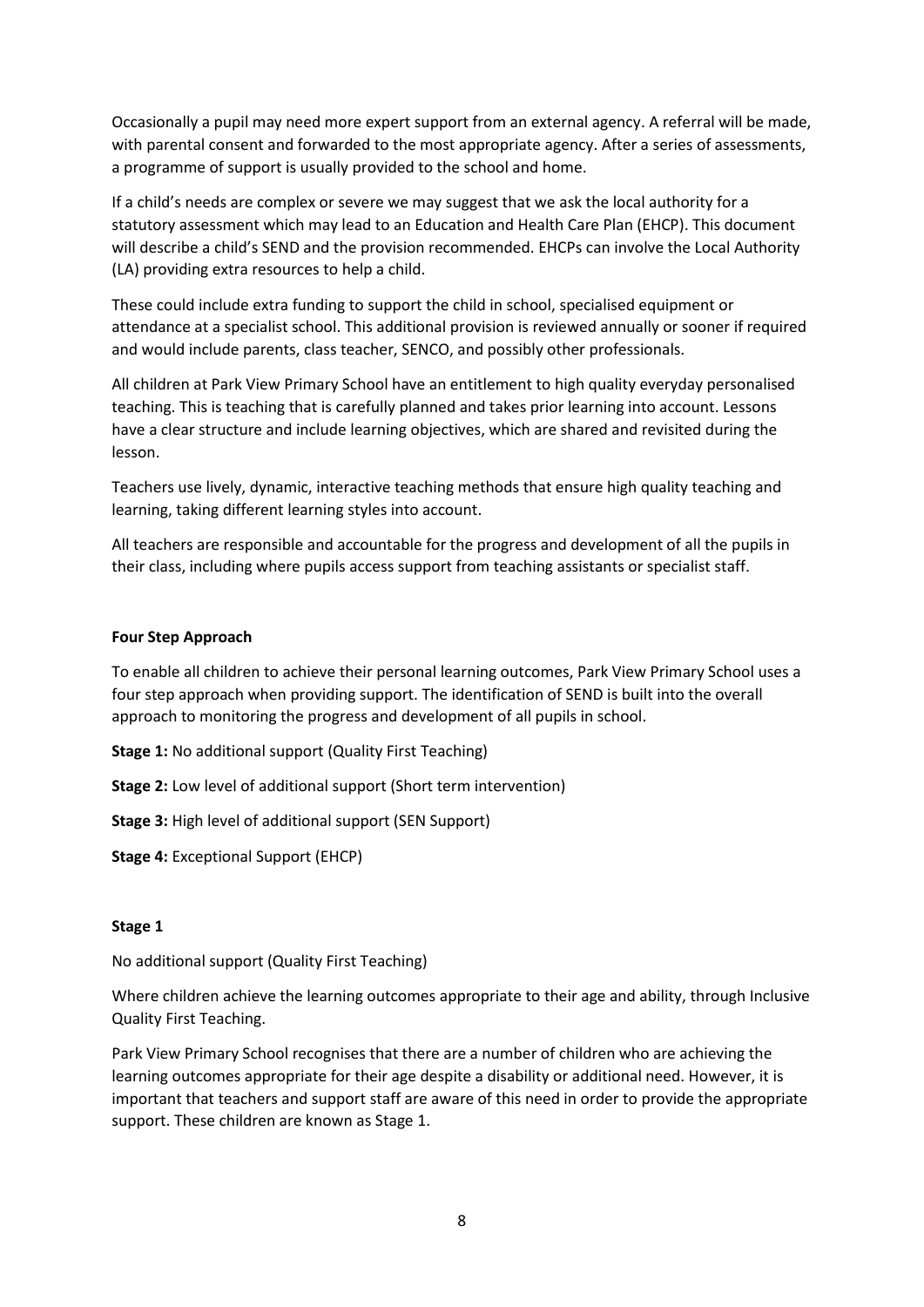## **Stage 2**

Low level of additional support (Short term intervention)

These are children who are beginning to show some signs of emerging needs. These children are not making adequate progress, despite having access to a differentiated curriculum. They may have additional needs, but are not identified as having special educational needs. These children will have access to time – limited, teacher planned interventions or resources such as Numicon, extra guided reading sessions, 1:1 reading, social intervention.

Timely intervention would ensure that they move back to the 'Stage 1' category in the majority of cases. For some children there may be a period of time when the support gradually intensifies.

## **Stage 3**

High level of additional support (SEN Support)

These children are not making adequate progress, despite having access to differentiated curriculum and intervention.

The school may seek the advice and assessment of other agencies. Following assessment, a decision will be made as to what support the child needs. It could include sessions of 1:1 support. A LSP or a PSP will be drawn up and the child will be recorded as 'SEN Support'.

There may be the possibility of a future EHCP Referral for these children.

#### **Stage 4**

Exceptional Support (EHCP)

These are children who have complex and long term needs and who have an EHCP or who will be referred for an EHCP assessment in the near future.

## **Learning Support Plans (LSP) and Pastoral Support Plans (PSP)**

Our approach to Learning Support Plans (LSP) and Pastoral Support Plans (PSP) is as follows:

- LSPs/PSPs are a planning, teaching and reviewing tool which enables us to focus on particular areas of development for pupils with special educational needs. They are seen as working document which can be constantly refined and amended.
- LSPs/PSPs will be accessible to all those involved in their implementation pupils should have an understanding and ownership of the targets.
- LSPs/PSPs will be based on informed assessment and can include the input of outside agencies
- LSPs/PSPs have been devised so that they are manageable and easily monitored and therefore will be monitored and evaluated regularly
- LSPs/PSPs will be reviewed at least termly by class teachers in consultation with the SENCO, parent/carer and pupil
- LSPs/PSPs will be time-limited at termly review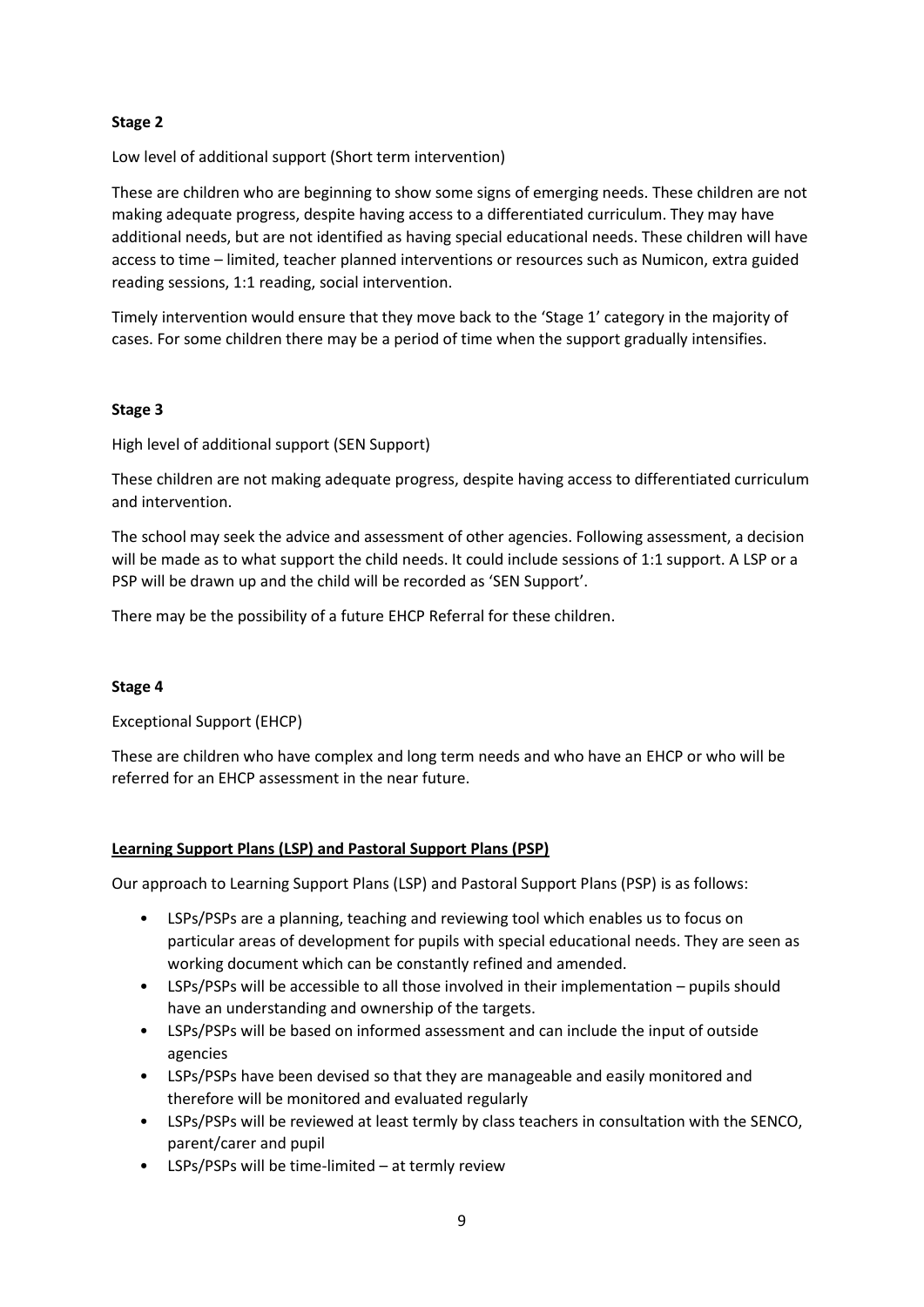- LSPs/PSPs will be clear about what the pupil should be able to do at the end of the given period
- Targets for an LSPs/PSPs will be arrived at through:
- **.** Discussion between teacher and SENCO
- Discussion, wherever possible, with parents/carers and pupil
- **Discussion with other professionals**

#### **Managing Pupils Needs on the SEN Register**

At Park View Primary School, we ensure that pupils who are on the SEND register are receiving the appropriate provision and we assess and review this through:

❖ Tracking the progress of pupils through the whole school tracking system.

❖ Pupil progress meetings.

❖ Termly evaluation of the effectiveness of interventions on the provision map, in relation to the progress of each pupil.

❖ Ensuring that the class teacher fulfils their responsibility in collecting evidence of progress in relation to the outcomes set out in the plan or LSPs/PSPs and regularly maintaining and updating LSPs/PSPs and plans relating to interventions.

❖ Termly review of LSPs/PSPs where evidence of targeted support is used to review progress, identify next steps and create a new plan.

❖ When reviewing progress, if a child is not making expected progress or if the school is unable to meet the child's needs through the provision available, the SENCO requests additional support from specialist services.

❖ When specialist services or outside agencies are requested, both parents and children are involved in the process of discussing the appropriate services required to meet their needs.

❖ Any agency referral documentation is completed by the SENCO. This could include referrals to any of the agencies listed above.

❖ Annual review of Statements or EHCPs as prescribed in the SEND Code of Practice 2014. All stakeholders are invited to be involved in the Annual review.

#### **Criteria for Exiting the SEN Register**

When tracking pupils' academic progress, the SLT, SENCo and class teachers consider 3 main points:

- Whether children have achieved their termly targets.
- Whether they still fall below age-related expectations.
- How well children with SEND have made progress in relation to the rest of their year group.

Some children (for example, those with an EHCP) may remain on the register throughout their time at Park View Primary School. Others may exit the register if it is agreed at the review stage of the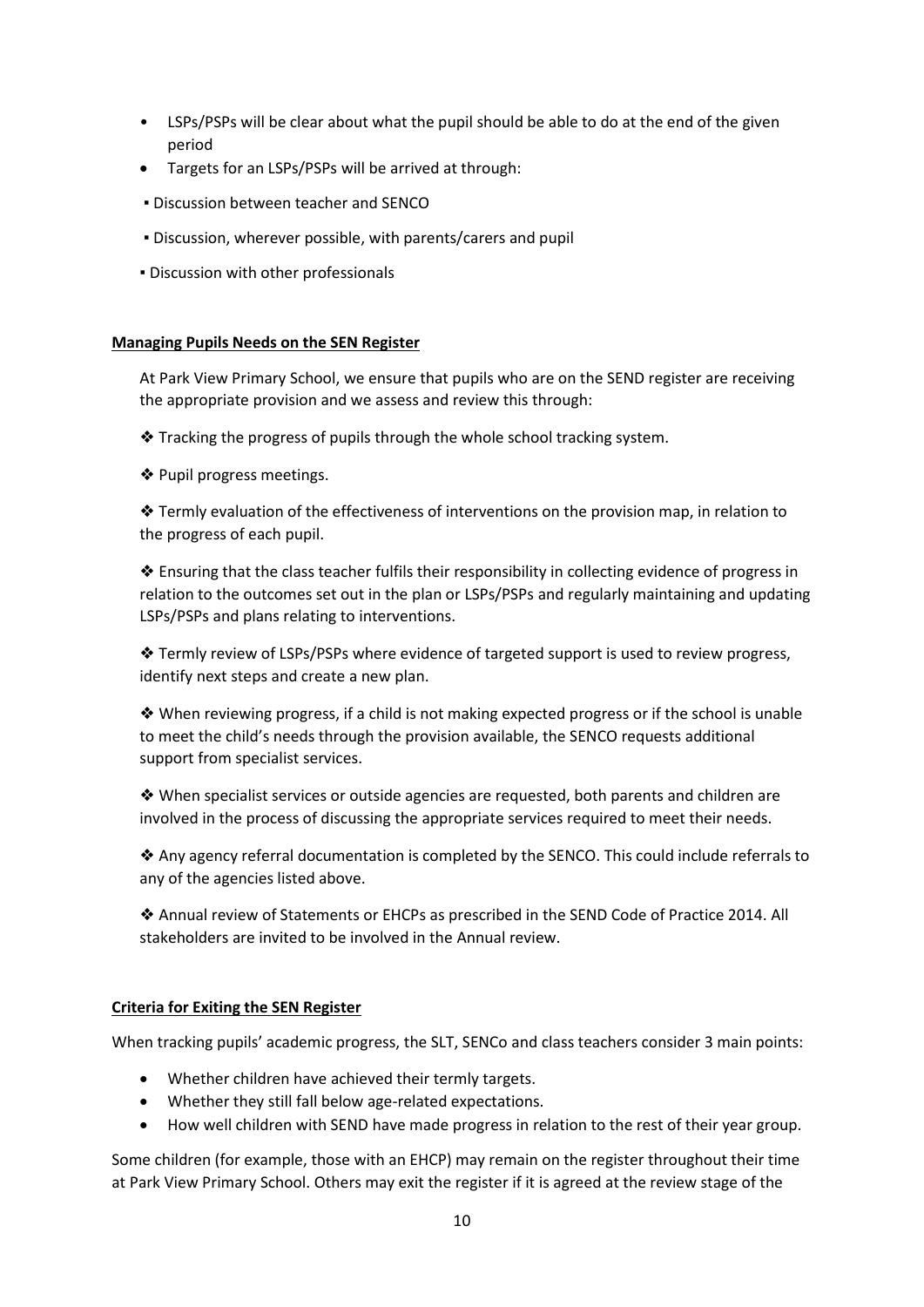Assess, Plan, Do, Review model that an intervention has achieved all its desired outcomes, and barriers to the child's learning have been removed to the satisfaction of parents/carers, school staff and external professionals.

## **Supporting Pupils and Families**

Park View Primary School will support pupils and their families by:

- Ensuring that staff in school are easily contactable and available to liaise with parents.
- Ensuring that parents and pupils have easy access to the LA local offer through the schools own website.
- Ensuring that families are provided with links with other agencies to support both the family and the pupil when appropriate.
- Parents are sign posted to services that will meet the needs of their own child.
- Ensuring that families are able to access information about admission arrangements.
- Ensuring that families are informed about access arrangements for tests when necessary.
- Planning effective transition between phases and key stages and arranging additional visits or social stories where necessary.
- Ensuring parents are able to access the policy for managing medical conditions of pupils.

## **Supporting Pupils at school with Medical Conditions**

Any children with medical conditions at Park View Primary School are supported and have full access to all aspects of education, including school trips, physical education and any after school activities. Any children who have a disability in conjunction with a medical condition also have access to all aspects of school life and the school endeavours to comply with its duties under the Equality Act 2010.

❖ If a child with a medical condition at Park View Primary School also has a special educational need (SEN) and an EHCP, we will work with health and social care to bring the plan together alongside their special educational provision and ensure that the SEND Code of Practice (2014) is followed.

❖ Park View Primary School has a medication policy with forms in the office to be completed in every case.

❖ Care plans are created where necessary, involving health professionals if appropriate, and staff are informed. A list of children with medical conditions, such as asthma, allergies and other conditions, is provided for staff and regularly updated.

❖ Procedures are in place for medical emergencies.

- ❖ All staff have briefings about children's needs.
- ❖ Excellent ratios of staff with first aid training are maintained.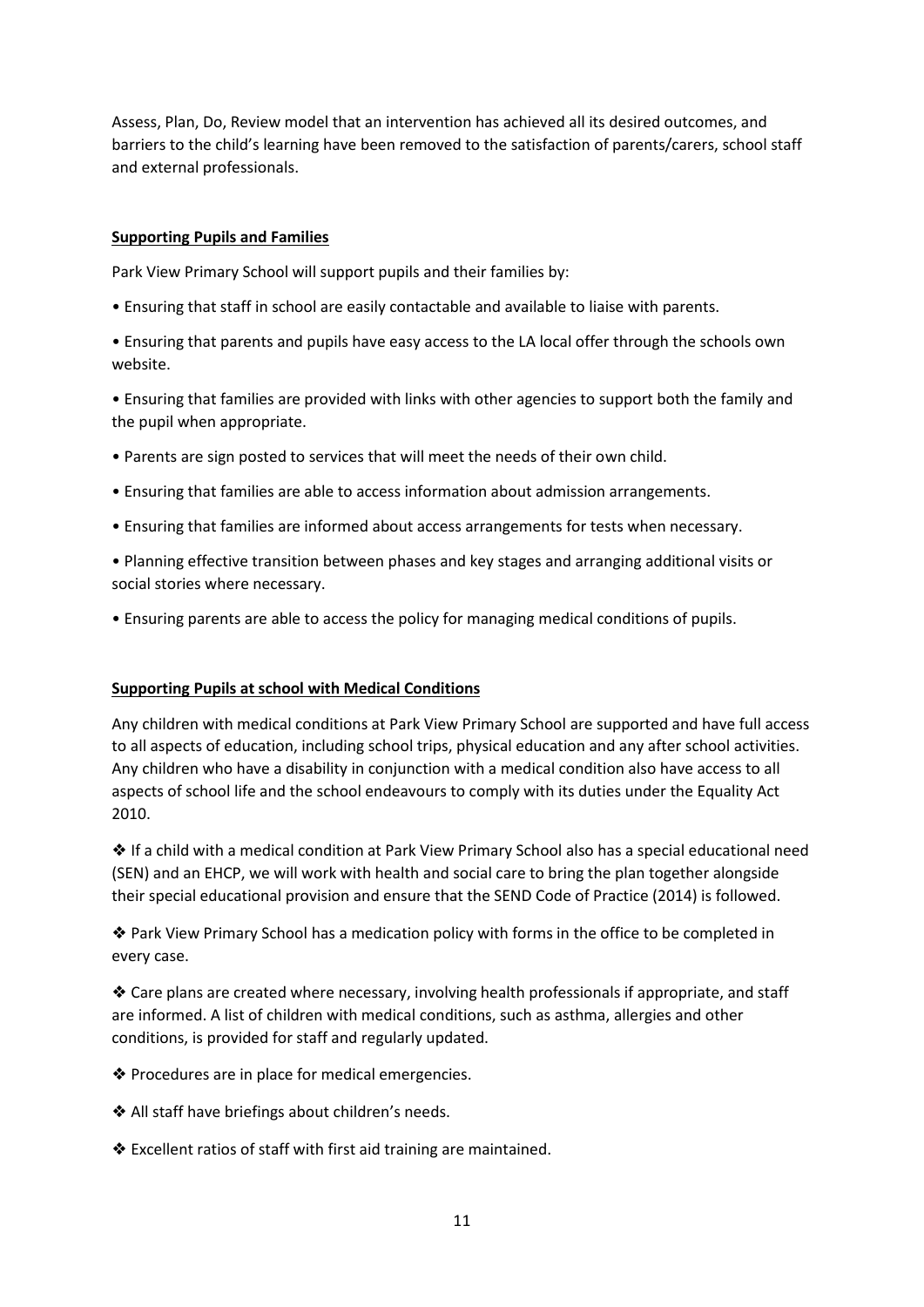❖ Staff are trained by outside agencies when required to support specific medical needs and conditions. For example, epilepsy, diabetes, asthma, tracheostomy and vent training.

❖ The school has a policy for managing the medical conditions of pupils.

#### **Monitoring and Evaluation of SEND**

Park View Primary School monitor and evaluate the effectiveness of the provision carried out in the following ways:

- Classroom visits by SLT.
- Tracking pupil progress using assessment data.
- The assessment of progress made by intervention groups.
- Scrutiny of planning by the SLT.
- Pupil interviews when setting new LSP/PSP targets or reviewing existing targets.
- Parent and pupil views through annual reviews of EHCPs and Statutory Assessments.
- Monitoring LSPs/PSPs and LSP/PSP targets, evaluating the impact of LSPs/PSPs on pupil's progress.
- Termly review of provision map.
- Meetings between the SENCO and Governor responsible for SEND.
- SEND report to Governors.

#### **Training and Resources**

It is the policy of the school to ensure that all staff have access to appropriate training in order to be able to support the identified needs of the children with whom they are working.

In order to respond to the strengths and needs of all pupils, all staff are encouraged to undertake training and development. This training will take account of The School Development Plan and Performance Management. The training can be provided by:

- SLT
- The SENCO
- Outside agencies e.g. Occupational Therapy
- Co-ordinators within the school
- BEST Trust
- Other suitable training courses provided by reputable organisations specialising in SEND

The school's SENCO regularly attends the LA's SENCO network meetings, in order to keep up to date with local and national updates in SEND.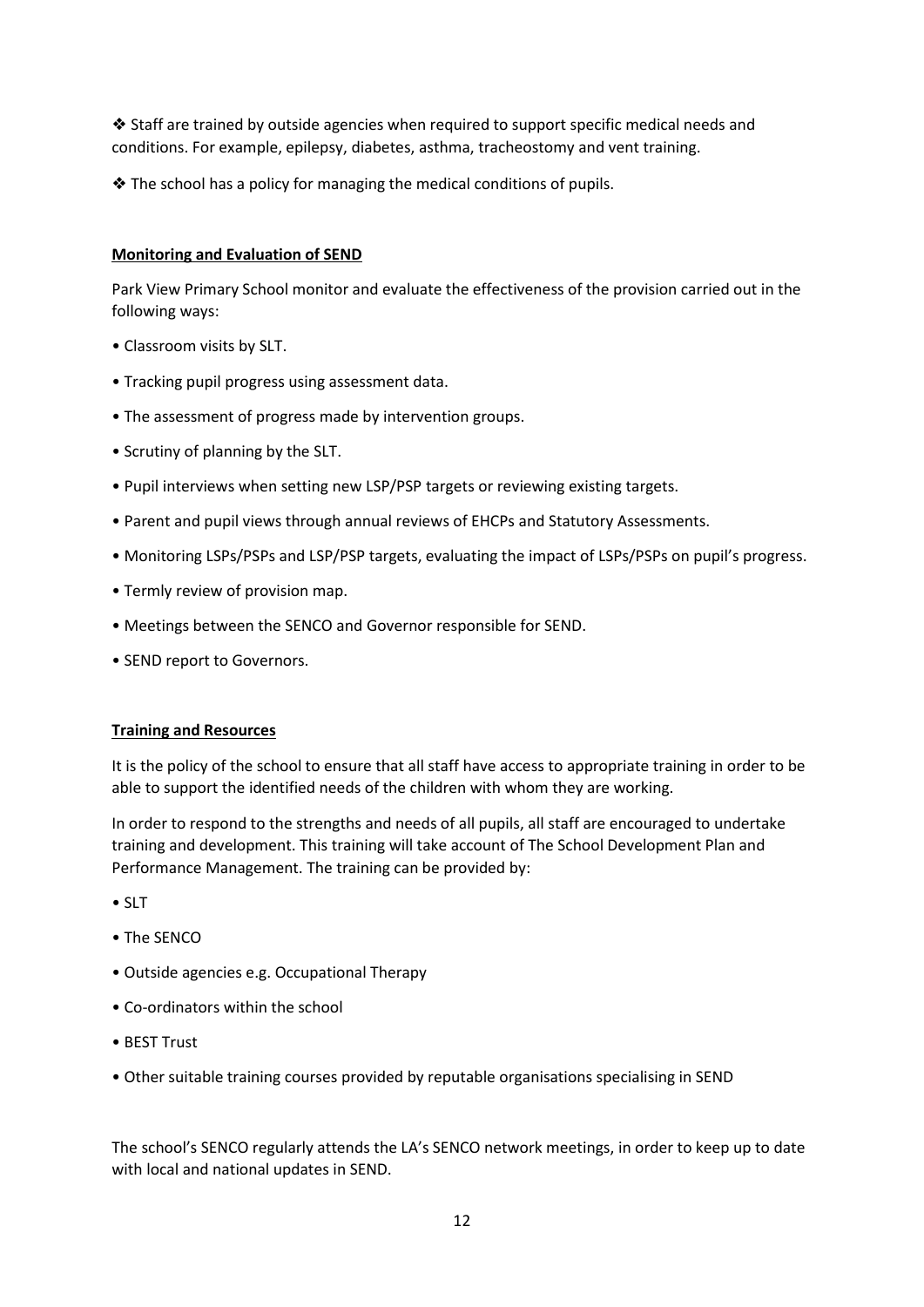The school works with a variety of support services to obtain advice and extra support for the children with special educational needs. These services act in the following ways:

- To give advice to teachers and TAs
- To support curriculum development for children with additional educational needs

• To aid the identification, observation and assessment of individual pupils, identified as having or possibly having additional educational needs

• To advise on the use of technology, including information technology, for pupils with additional educational needs

• To give direct teaching/practical support for classroom teachers

• To support the professional development of teachers in working with pupils with additional educational needs and the development of the school's policy on additional educational needs.

# **Roles and Responsibilities**

## **The Governing Body - Safeguarding, inclusion and behaviour governing sub-committee**

Chair: Nadia Suleman

Vice Chair: Donna Marcus

Associate member: Rachel McClean

Responsible for:

- Making sure that the necessary support is made for any child who attends the school who has SEND.
- Monitoring provision, standards and expenditure through regular reports to the Governing Body, meeting with SENCO, analysis of data and visits to school.
- The Governing Body is responsible for the admissions arrangements of the school. It fully recognises its duties in admitting pupils with identified special needs.

## **The Senior Leadership Team**

Executive Head Teacher: David Stephens

Head of School: Emma Udall

Deputy Head Teacher: Rachel McClean

Assistant Head Teacher: Kathryn Gaskell

Acting Assistant Head Teacher: Joanne Smith

Responsible for:

- The day-to day management of all aspects of the school, this includes the support for children with SEND.
- Being a Designated Teacher with specific Safeguarding responsibilities.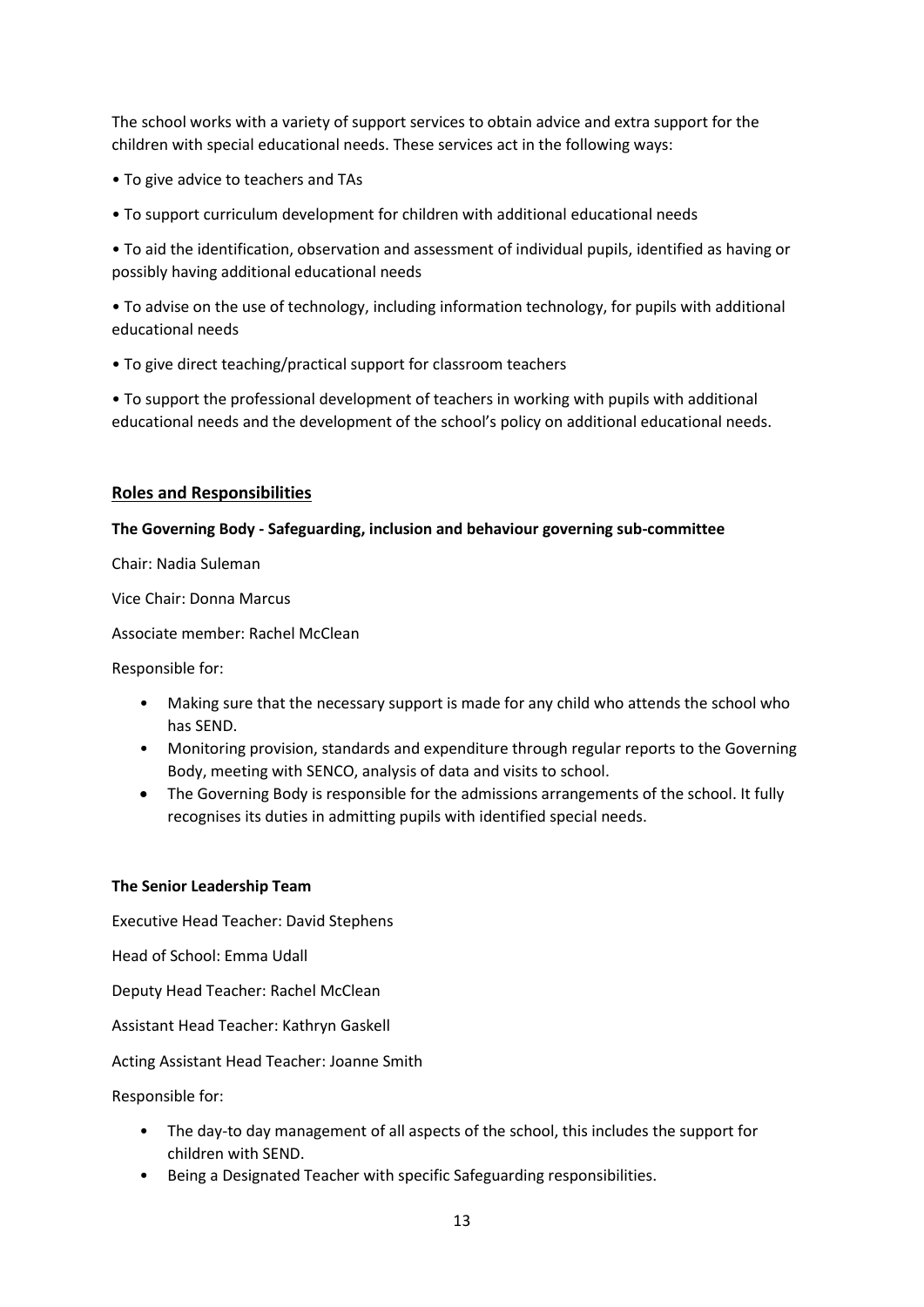## **The SENCO**

SENCO: Rachel McClean

Responsible for:

- Coordinating all the support for children with special educational needs or disabilities (SEND) and developing the school's SEND Policy to make sure all children get a consistent, high quality response to meeting their needs in school.
- Being the Designated Safeguarding Lead Teacher with specific Safeguarding responsibilities.
- Ensuring that parents are:
- 1. Involved in supporting their child's learning.
- 2. Kept informed about the support their child is getting.
- 3. Involved in reviewing how they are doing.
	- Liaising with other people who may be coming into school to help support a child's learning e.g. Additional Needs Team, Educational Psychology etc.
	- Updating the school's SEND register (a system for ensuring all the SEND needs of pupils in this school are known) and making sure that there are excellent records of a child's progress and needs.
	- Providing specialist support and training for teachers and support staff in the school so they can help children with SEND in the school achieve the best progress possible.

### **Class Teachers**

Responsible for:

- Checking on the progress of all children and identifying, planning and delivering any additional help a child may need and letting the SENCO know as necessary.
- Writing LSPs/PSPs, and sharing and reviewing these with parents at least twice per year.
- Ensuring that all staff working with children in school are helped to deliver the planned work / programme, so they can achieve the best possible progress. This may involve the use of additional adults, outside specialist help and specially planned work and resources.
- Ensuring that the school's SEND Policy is followed in their classroom and for all the pupils they teach with any SEND. It is the role of the class teacher to provide high quality class teaching for all pupils.

*"The class or subject teacher should remain responsible for working with the child on a daily basis. Where the interventions involve group or one to one teaching away from the main class or subject teacher, they should still retain responsibility for the pupil. They should work closely with any teaching assistants or specialist staff involved, to plan and assess the impact of support and interventions, and how they can be linked to classroom teaching. The SENDCO should support the class or subject teacher in the further assessment of the child's particular strengths and weaknesses, in problem solving and advising on the effective implementation of support."* 

*SEND Code of Practice 0-25 years, p.101 para 6.52*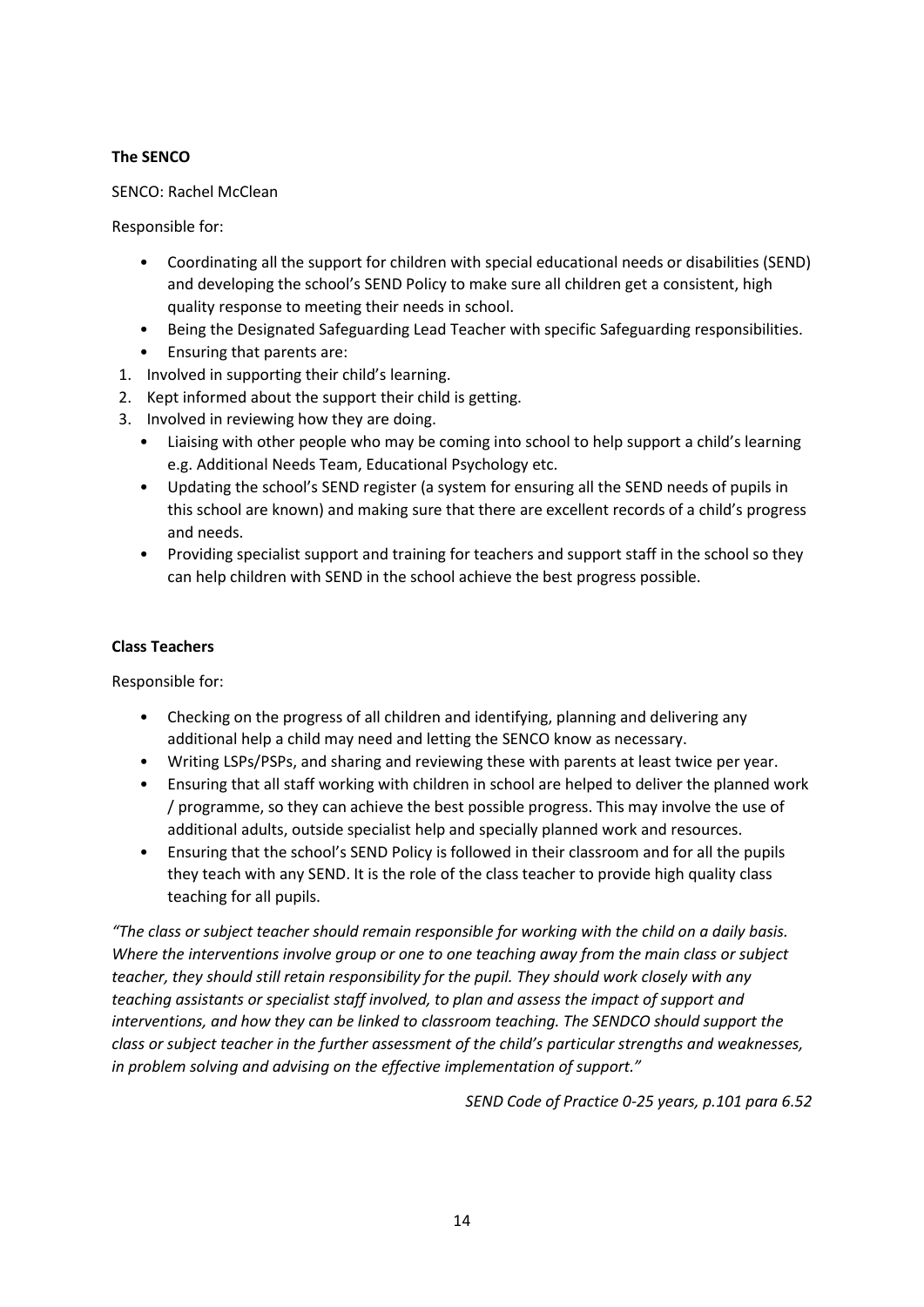### **SEND Teaching Assistants**

Responsible for:

- Keeping records up to date.
- Regularly feeding back to the teacher so that this can be fed into planning and target setting.
- Contributing to pupil progress and annual review meetings.

## **Out of school club staff**

Manager of Out of School Club: Rebecca Watson

Deputy: Jane Pestell

Responsible for:

- Being a designated adult with specific safeguarding responsibilities.
- The day-to day management of the 'Out of School Club', this includes the support for children with SEND.

#### **Parents**

As a school we welcome the involvement of parents in our work for all our children and recognise the vital role that parents play in supporting their children's education.

Parents are treated as equal partners and we encourage a close partnership with our parents through our 'Open Door' policy. School has positive attitudes to parents and strives to ensure they understand procedures and are aware how to access advice and support. Parents are involved in supporting the target setting process and are provided with guidance on how to help their children at home.

#### **Children**

Children are encouraged to participate in the decision making process including the setting of targets and contributing to LSPs/PSPs.

## **Links with Other Schools**

Advanced planning for children in Year 5 is essential to allow appropriate options to be considered. Our SENCO liaises with the SENCO from receiving secondary schools to ensure that effective arrangements are in place to support children at the time of transition. When children move to another school their records will be transferred to the receiving school.

Our SENCO also liaises with other SENCOs from the Bury College Education Trust (BCET) to compare and ensure provision is of a high standard within our setting.